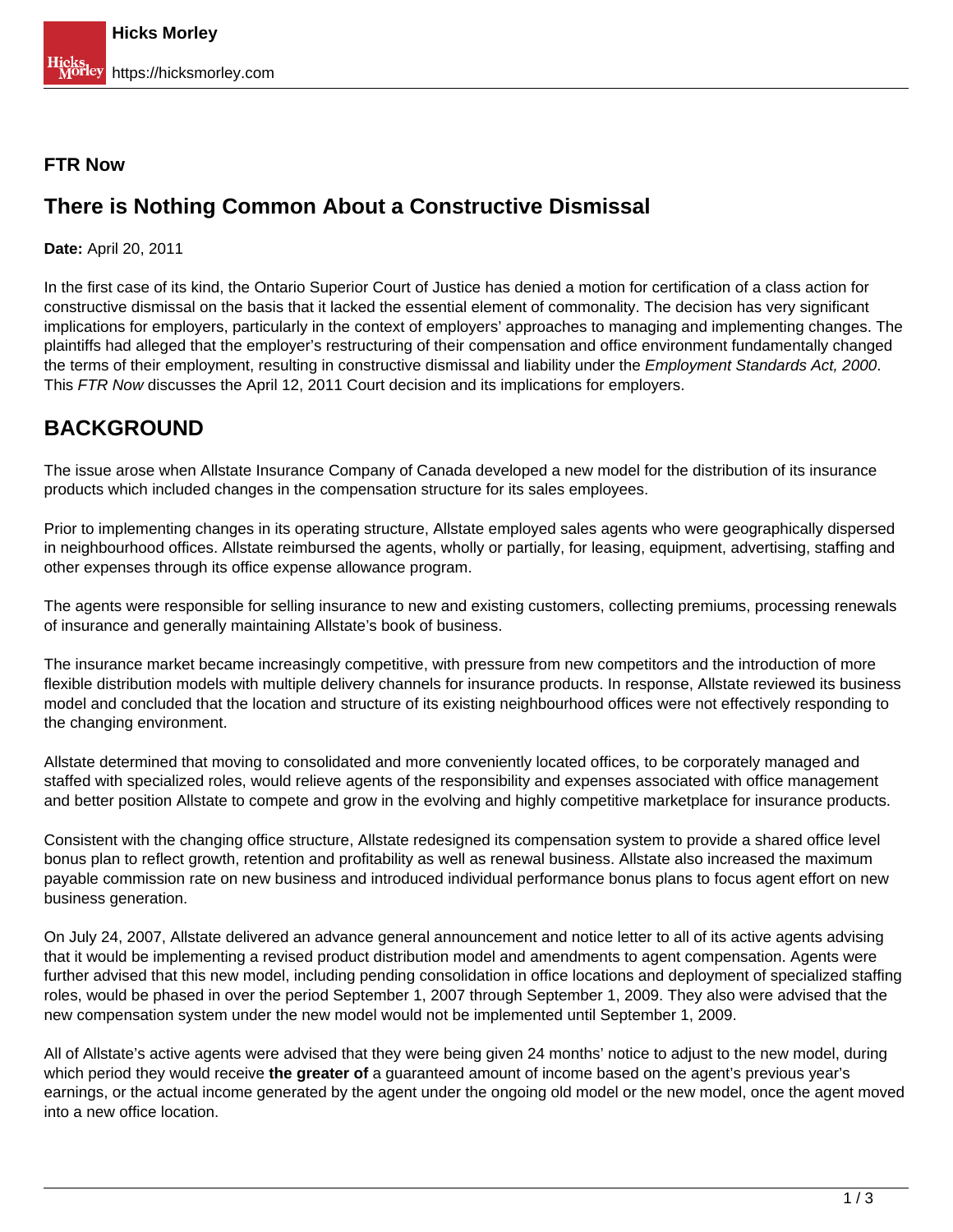Allstate also provided each agent with an individual letter outlining his or her ongoing role and compensation and organized follow up meetings with the agents to address the changes and provide support.

Each of the three proposed representative plaintiffs responded differently to the change and resigned at different points in time. A very substantial percentage of the proposed class did not resign until after September 1, 2008, and many of those did not resign until 2009.

The plaintiffs brought a proposed class action claiming termination and severance pay pursuant to the *Employment* Standards Act, 2000, as well as punitive damages for the manner in which Allstate implemented its new model.

# **THE CLASS PROCEEDINGS ACT ("CPA") COURT DECISION**

The central question for determination by the Court was whether an action alleging constructive dismissal was suitable for common treatment within a class action proceeding. The plaintiffs argued that the question could be determined by looking at the "big picture": that is, broad based restructuring affecting a particular group of employees. Allstate argued that such an approach was contrary to the fundamental principles of constructive dismissal which required "an individualized inquiry."

The Court reviewed the legal framework of constructive dismissal and assessed the changes resulting from the adoption of the new model. The impact of the changes to compensation and office location varied by agent and depended upon a variety of factors including the agent's compensation profile (having regard to the size, nature and distribution in the book of business serviced by the agent), expenses under the former neighbourhood office, what role the agent was offered in the new model, when such role was assumed, local market conditions, staff competency and other variables. The Court also observed that the members of the proposed class were subject to individualized and different employment contracts.

In reviewing the certification requirements of section 5(1) of the CPA, the Court found that while certain elements of those requirements were met in this case (a cause of action was disclosed and there was an identifiable class), the plaintiffs failed to meet the remaining part of the test under sections 5(1)(c ), (d) and (e).

With respect to section  $5(1)(c)$  of the CPA and the plaintiffs' first claimed common issue that the new model made "substantial" material changes constituting constructive dismissal, the Court found this proposed common issue ignored the nature of the individual inquiry that the Court must undertake to decide if an employee has been constructively dismissed. The Court found that the proposed second common issue, whether "substantial" material changes could be made with two years' notice, also could not be assessed on a common basis as the issue of reasonable notice of a change requires an individual inquiry, having regard to each agent's age, length of service, position and other relevant factors.

The third claimed common issue, whether the employment contracts permitted the employer to impose "substantial" material changes, also lacked commonality as the contractual language and history of other amendments varied by agent. There was also no commonality to the fourth claimed common issue of condonation, i.e. whether agents were obligated to express disagreement and/or resign at any time prior to September 1, 2009 and if so, when.

The question of mitigation, set out in a claimed seventh common issue, also was one that needed to be considered on a caseby-case basis. With respect to the remainder of the common issues, no liability issues were common, nor did the "some evidence" test establish that Allstate's conduct somehow warranted punitive damages.

In sum, the Court found no common issue that would significantly advance the litigation for the class: "[i]nstead, an individual inquiry is at the heart of every liability issue." The Court further found that a class action was simply not the preferable procedure for resolution of these issues under section 5(1)(d) of the CPA and nor was there a workable litigation plan as required under section 5(1)(e) of the CPA.

# **CONCLUSION**